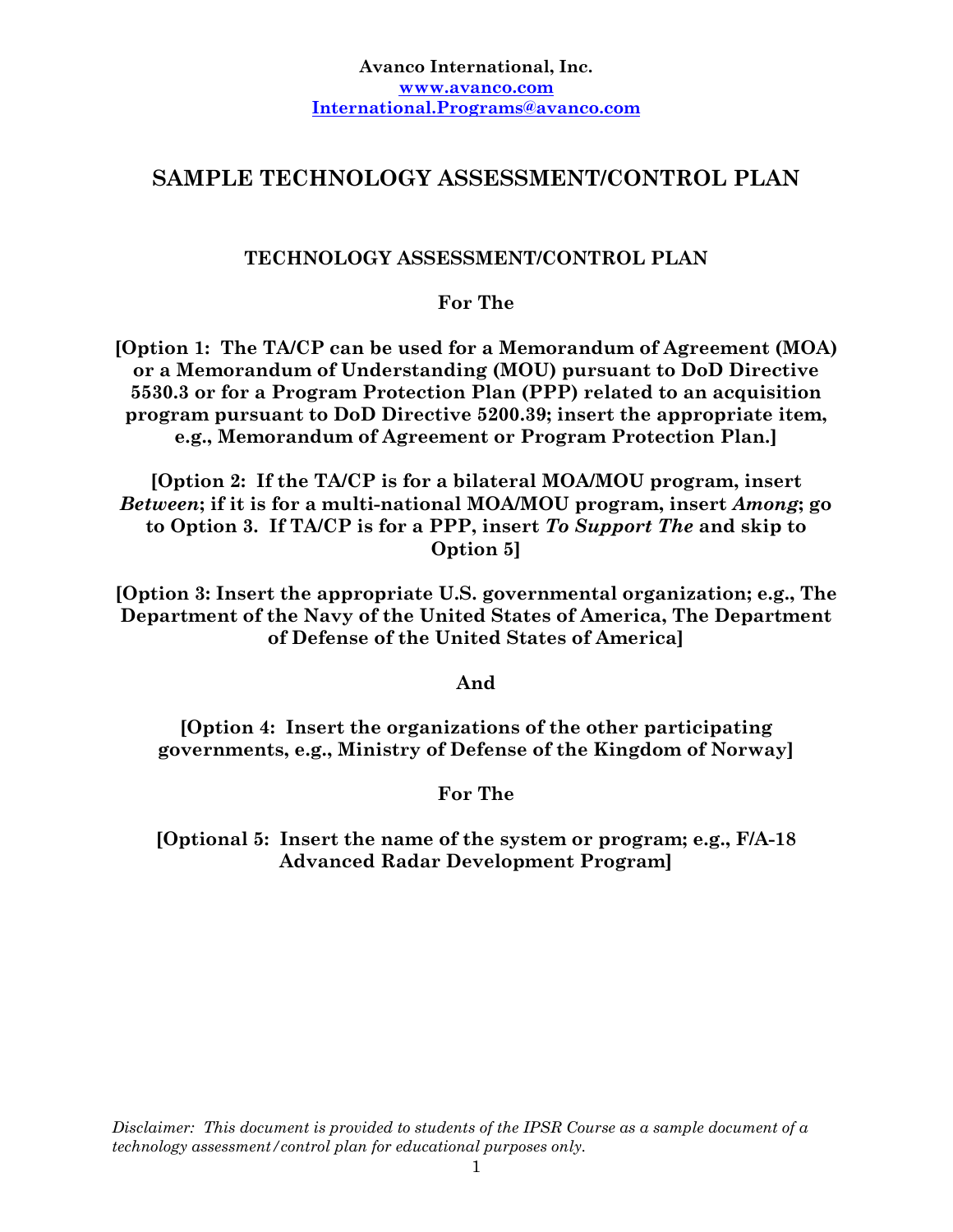The purpose of this Technology Assessment/Control Plan (TA/CP) is to assess the impact of sharing classified and controlled unclassified information (CUI) related to the **[Option: Insert the name of the system or program; e.g., F/A-18 Advanced Radar Development Program (ARDP)]** with the [**Option: Insert** *government* **or** *governments***, as applicable]** of [**Option: Insert the names and abbreviations of the participating government(s); e.g., Norway (GON)].** It also describes security measures and information control procedures that will be adopted for the program. For the purposes of this TA/CP, CUI is unclassified information subject to export controls and other information of a confidential nature, not approved for release to the public, and to be treated in confidence.

## I. PROGRAM CONCEPT

**[Option 1, Co-Production/Loan/Lease MOA or MOU: Succinctly summarize the type of initiative to be pursued (e.g., co-production), identify the hardware and any software and technology to be provided and describe its military use, including the threat it is designed to counter and/or technological need that led to its development and production. Do not elaborate; the details are to be provided later in the assessment.]** 

**[Option 2, Cooperative Acquisition Program: Succinctly summarize the type of initiative to be pursued (e.g., cooperative development and production), identify the materiel solution to be pursued or item to be developed, and describe the mission need, technological requirement, and/or threat for which it is to be developed. This information should be available in the Mission Need Statement, the Operational Requirements Document, or other documentation that describes and justifies the requirement. Do not elaborate; the details are to be provided later in the assessment.]** 

**[Option 3, Cooperative Research and Development Program: Succinctly summarize the purpose of the cooperative R&D initiative in terms of the operational and/or technological objective to be achieved and the threat or other documented requirement that justifies the initiative. Do not elaborate; the details are to be provided later in the assessment.]** 

### II. **NATURE AND SCOPE OF THE EFFORT**

A. Nature and Scope: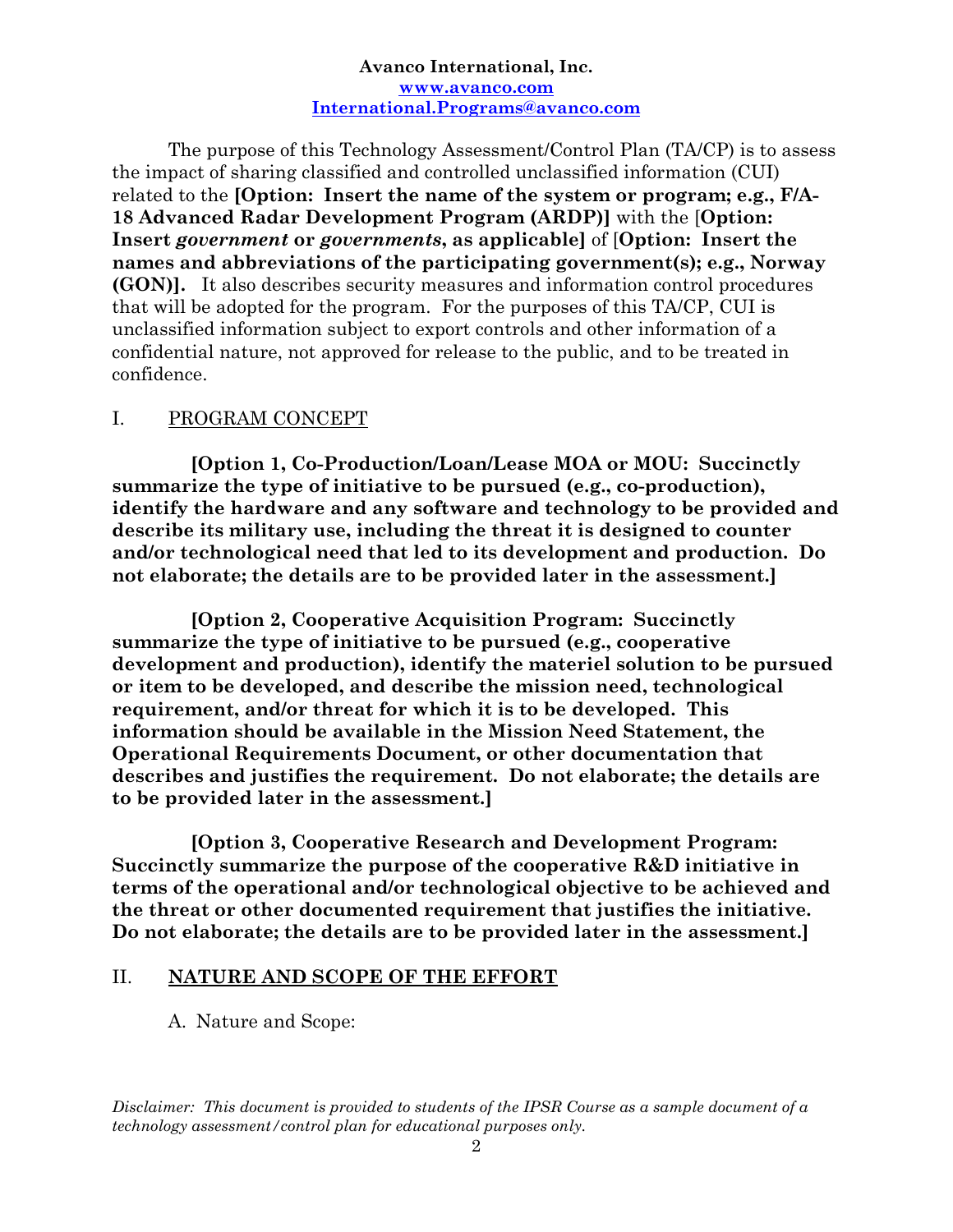**[Option 1, Co-production/Loan/Lease MOA or MOU: Briefly describe the parameters of the initiative. For example, "The GON will purchase the improved, block 3 version of the F/A-18 radar direct from the U.S. manufacturer, Lockheed-Martin. However, the programming of the radar is to be conducted at China Lake under the Foreign Military Sales (FMS) program, because of the sensitivity of the threat data and related source codes."]** 

**[Option 2, Cooperative Acquisition Program: Briefly describe the parameters of the initiative. For example, "The DON and the GON Royal Navy have signed a Letter of Intent concerning the cooperative development and production of an advanced radar for the F/A-18 which will counter the threat described in part 1, above. Work and cost share, technology sharing, use, and technology transfer and third-party sales will be covered in the program MOA."]** 

**[Option 3, Cooperative Research and Development Program: Briefly describe the parameters of the initiative. For example, "The DON and the GON Royal Navy have identified the need for an improved F/A-18 radar to counter the threat described in part 1, above. They have agreed to discuss the negotiation of a MOA for exploratory research and concept studies leading to the cooperative development of a prototype radar. If the concept studies achieve the desired results, a new MOA will be negotiated for the joint development and production of the radar. A key issue in the negotiations is subsequent use of the technology that is developed in the program and sales to third parties. The phasing of the effort is described below."]** 

B. Countries Participating: The United States and **[Option: Insert the participating government(s)** 

C.Program Phases:

#### **[Option 1: If the program is not phased, so state.]**

 **[Option 2:** The program is organized into the following phases: **(list the phases and describe the activity that is to take place during each of the phases). If the TA/CP is for an acquisition program, and decisions on foreign involvement are to be phased, with decisions made at the milestone decision points, or interim decision points, so state, and describe**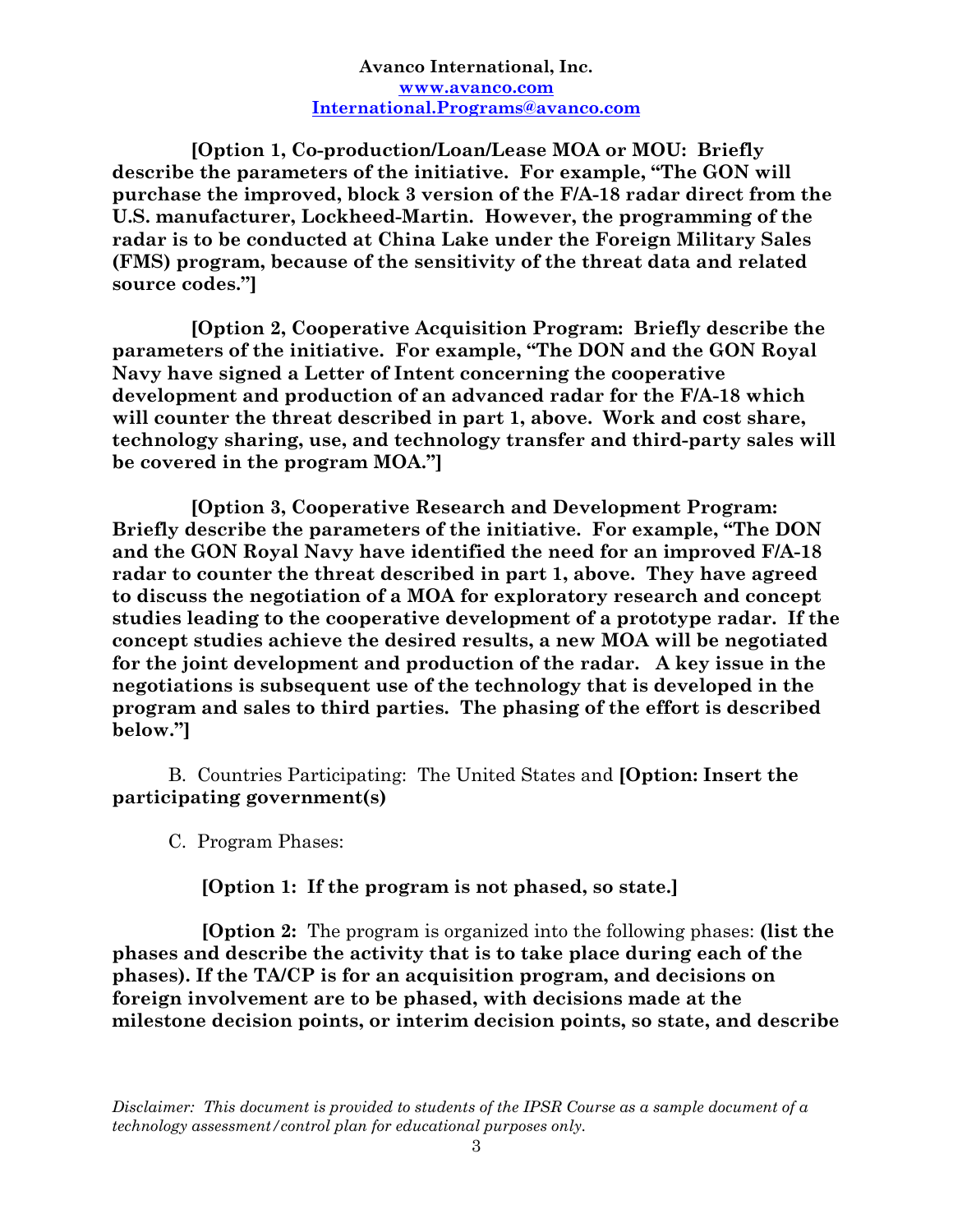### **the entry or exit criteria that must be considered at each point in making decisions on foreign involvement.]**

D. Summary of Projected Benefits:The benefits to accrue to the United States from this initiative are:

(1) Military. **[Option: Describe the military/operational benefits to accrue to the United States; if there are none, so state.]** 

(2) Political. **[Option: Describe the political benefits to accrue to the United States; if there are none, so state.]** 

(3) Technological. **[Option: Describe the technological benefits to accrue to the United States; if there are none, so state.]** 

(4) Economic. **[Option: Describe the economic benefits to accrue to the United States; if there are none, so state.]** 

E. Points of Contact:

Name Organization Telephone e-Mail

Program Manager

Technology Expert

Security Expert

Disclosure Expert

F. Major Milestones:

**[Option: Describe any stages or events (milestones) during the initiative when progress will be reviewed and which will necessitate a review of the TA/CP. For FMS programs, phases rarely will be an issue. Cooperative acquisition programs will be phased according to DoD Instruction 5000.2, and security and disclosure issues should be reviewed at each milestone review; therefore, the specific security and disclosure issues requiring review should be identified in Sections 3 and 4, below. Cooperative R&D programs may or may not be phased, depending on the**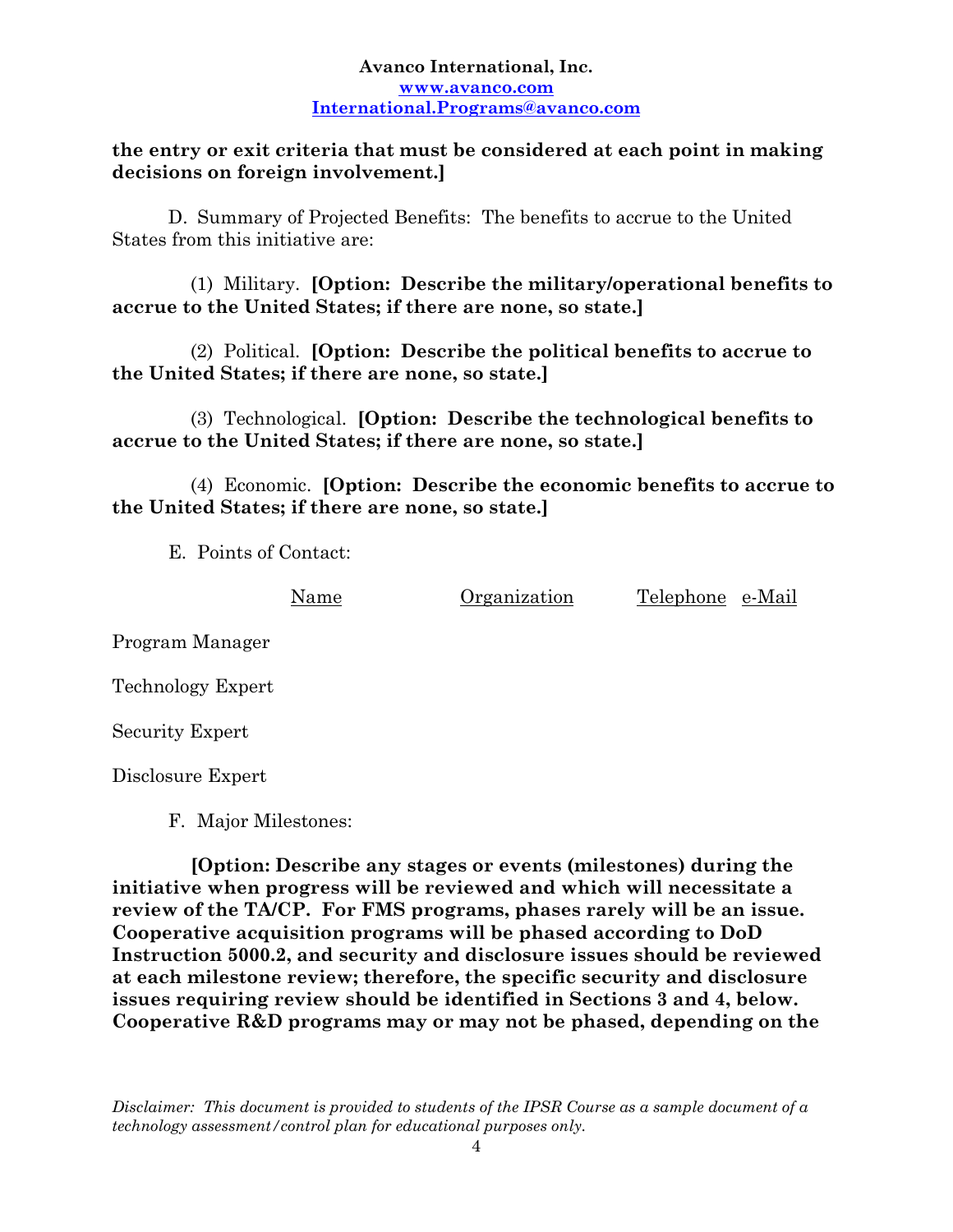## **objectives and organization of the program. If there are no phases, so state.]**

## III. TECHNOLOGY ASSESSMENT

## A. Sensitive Technical Data/Technologies:

**[Option: Describe the hardware, software, technical data and technologies or processes (classified and unclassified) that provide the desired system capabilities, and which, if known to potential adversaries, would give them the capability to neutralize, counter, or copy the U.S. system. If the TA/CP is to be prepared for a cooperative acquisition or cooperative R&D program, also describe any information that would give a potential adversary the capability to take action to disrupt or cause a change in the course of the program. Information that reveals program or system vulnerabilities and susceptibilities should be included. The Militarily Critical Technologies List (MCTL) may be used as a baseline for identifying the technical data and technologies, but should not be the sole basis for deciding what data and technologies need to be protected. If the required information is not fully known during the early stages of an initiative (e.g., cooperative research and development, when exploratory research is being pursued), describe the technology area based on the MCTL and the nature of capability to be achieved by the effort in terms of its contribution to military operational use. Program scientists and engineers should provide most of the input for this item.]** 

B. Susceptibility to Exploitation:

**[Option: Indicate the susceptibility of any U.S. hardware, software, or technology that is provided to diversion, exploitation and reverse engineering, the capability and likelihood of the participating country(ies) and others to exploit the susceptibilities, and the capability of the participating country(ies) and others to benefit from exploiting the susceptibilities. Program scientists and engineers should provide this information.]** 

C. Classification/NDP Category:

**[The information required is the list of the information/technology to be provided that resulted from subparagraph A., above, and menus that list the eight NDP categories (with definitions) and the three classification**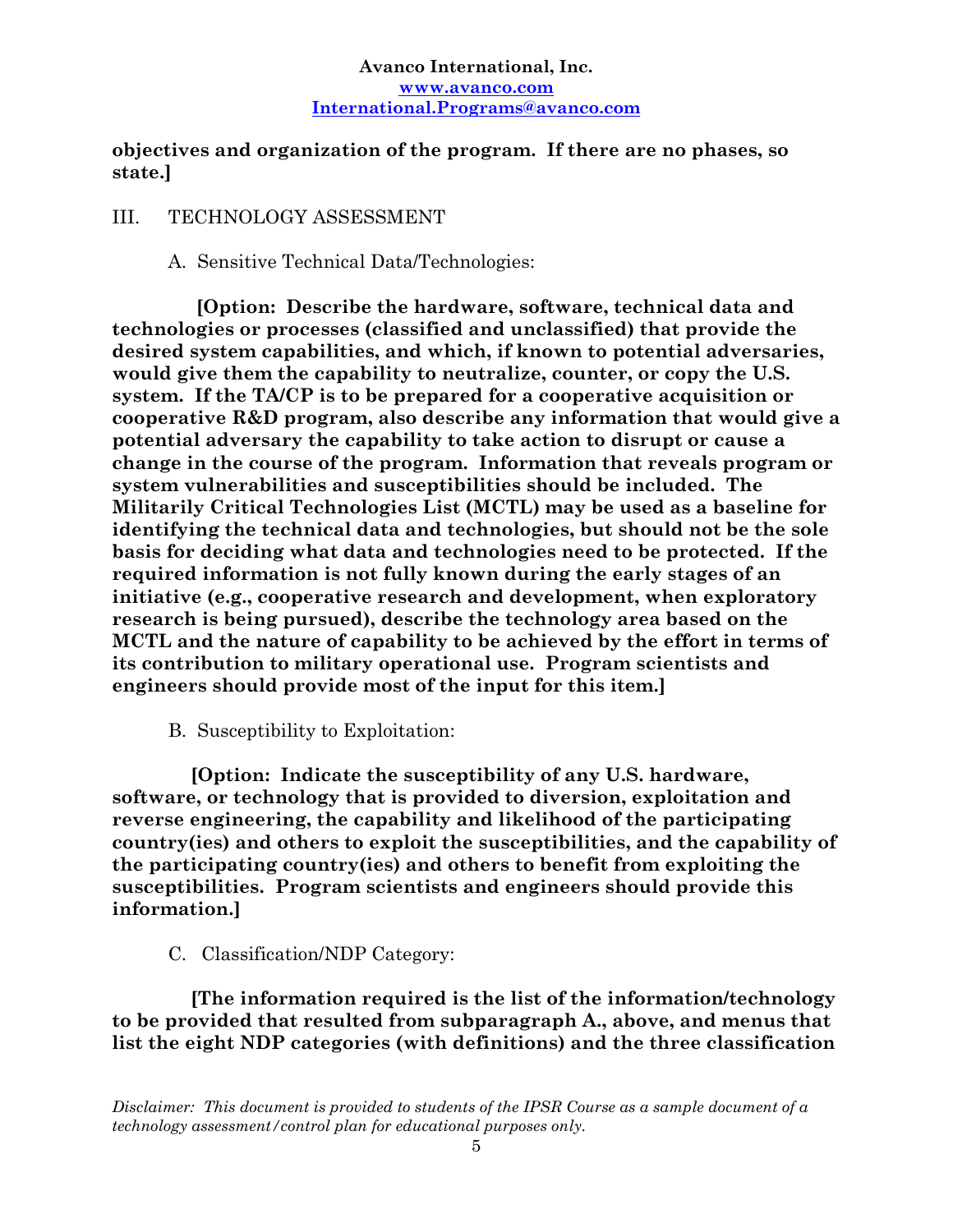**levels. The text would look something like the following. The input on classified information will come from the classification guide for the program; information on CUI will come from program scientists and engineers and any contractors that may be involved.]** 

| <b>Technical Data/Technology</b> | NDP Category Classification |               |
|----------------------------------|-----------------------------|---------------|
| 1. Framistan injection           |                             | <b>Secret</b> |

D. Comparable Foreign Systems:

**[Option: If a system or hardware/software is involved (e.g., as in the case of co-production), provide an assessment of foreign systems that have essentially comparable capabilities, including information on the capabilities and susceptibilities and vulnerabilities of the foreign systems and the level of technology involved. If a system is not involved (e.g., as in the case of cooperative research and development), provide an assessment of the status of the participating countries' and other countries' capabilities with respect to comparable technologies, R&D capabilities, and production processes in relation to that of the United States. Identify the source of the information that is provided. This information should be available from participation in Data Exchange Agreements (DEAs) and Information Exchange Programs (IEPs), from program scientists and engineers, and from the intelligence community.]** 

E. Prior Disclosures:

**[Option: Identify any previous disclosures to foreign entities, via U.S. Government or commercial programs (sales, co-production, cooperative R&D, information exchange program, personnel exchange program, etc.), of comparable systems or technologies. This information should be available from the Foreign Disclosure System (FDS) on the Security Policy Automation Network (SPAN) and from records maintained for projects under such cooperative R&D programs as DEAs, IEPs, and The Technical Cooperation Program (TTCP).]** 

F. Impact on U.S./Foreign Military Capability:

**[Options:**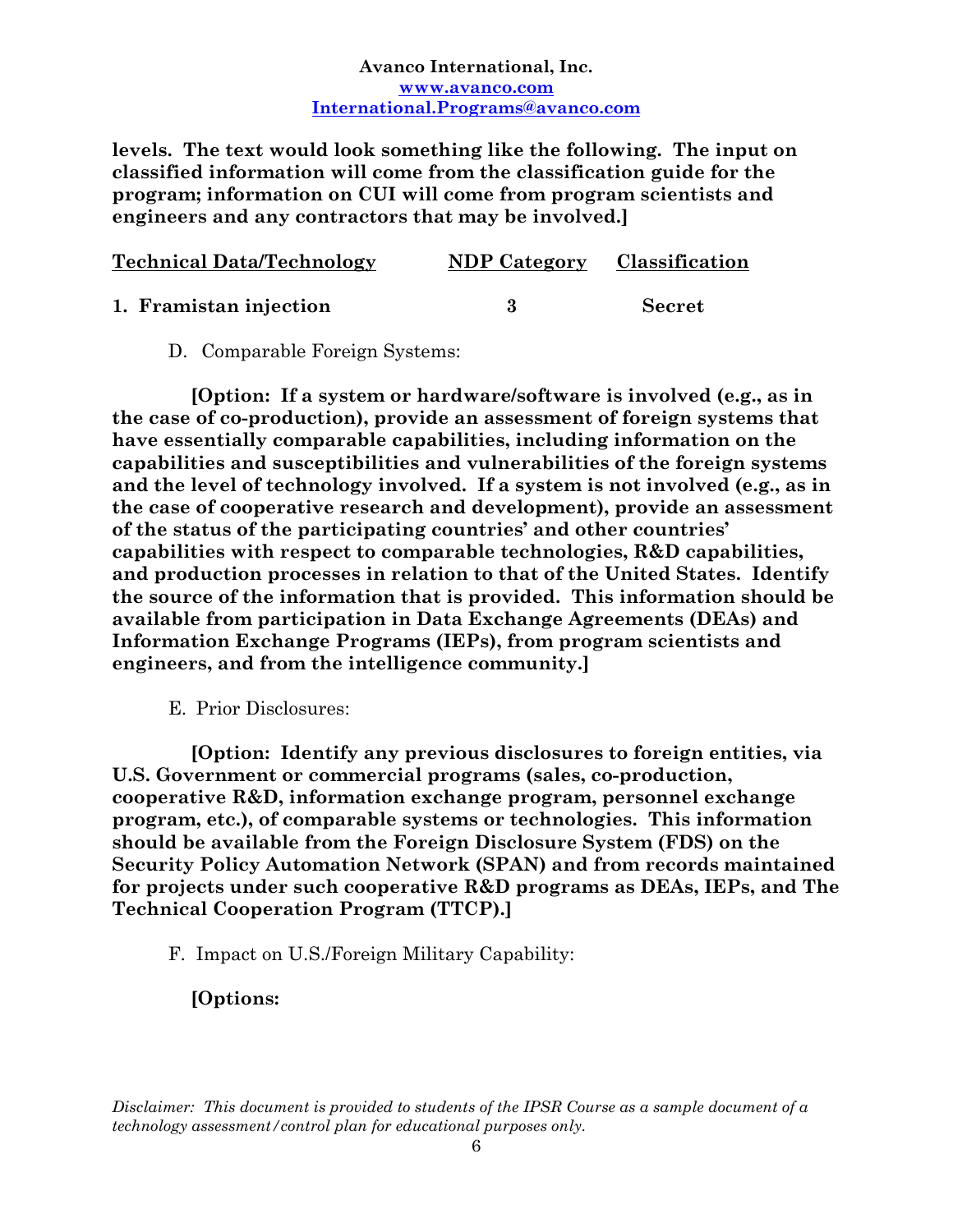**(1) U.S. Military Capability: Identify the specific expected foreign contributions to the initiative. Describe advances in U.S. military capability or contributions to the U.S. technology base that will result from the foreign contributions to the initiative. The sponsor of the initiative should provide this information.** 

**(2) Foreign Military Capability: Identify the specific U.S. contributions to the initiative. Describe the advances to the military capabilities of the other country(ies) or the advances to their technology base as the result of the U.S. contributions. The sponsor of the initiative should provide this information.]** 

G. Risk of Compromise:

**[Option: Describe the risks of possible compromise of the U.S. hardware, software, technical data, or technologies that are to be provided. The risks are to be based on validated intelligence threat information, the results of National Disclosure Policy Committee on-site surveys, and empirical data resulting from past dealings with the proposed participating foreign country(ies); the source material is to be identified. The assessment must cover an evaluation of the effectiveness of the other country's(ies') information and industrial security programs, their export control program, and their record of compliance with their own security and export control programs.]** 

H. Damage:

**[Option: Describe the damage to U.S. military capabilities and the U.S. technology base that would result from any loss or compromise of the U.S. hardware, software, technical data or technologies to be provided under the initiative. This assessment is to be made without reference to the intended foreign participant (s) or their security or export control programs. The purpose of this paragraph is to place a value on the U.S. contribution to the program. If it is to be stated that no damage will result from the initiative, the reason(s) for such response will be provided. The program manager and Component operational personnel should provide this information.]** 

I. Conclusions: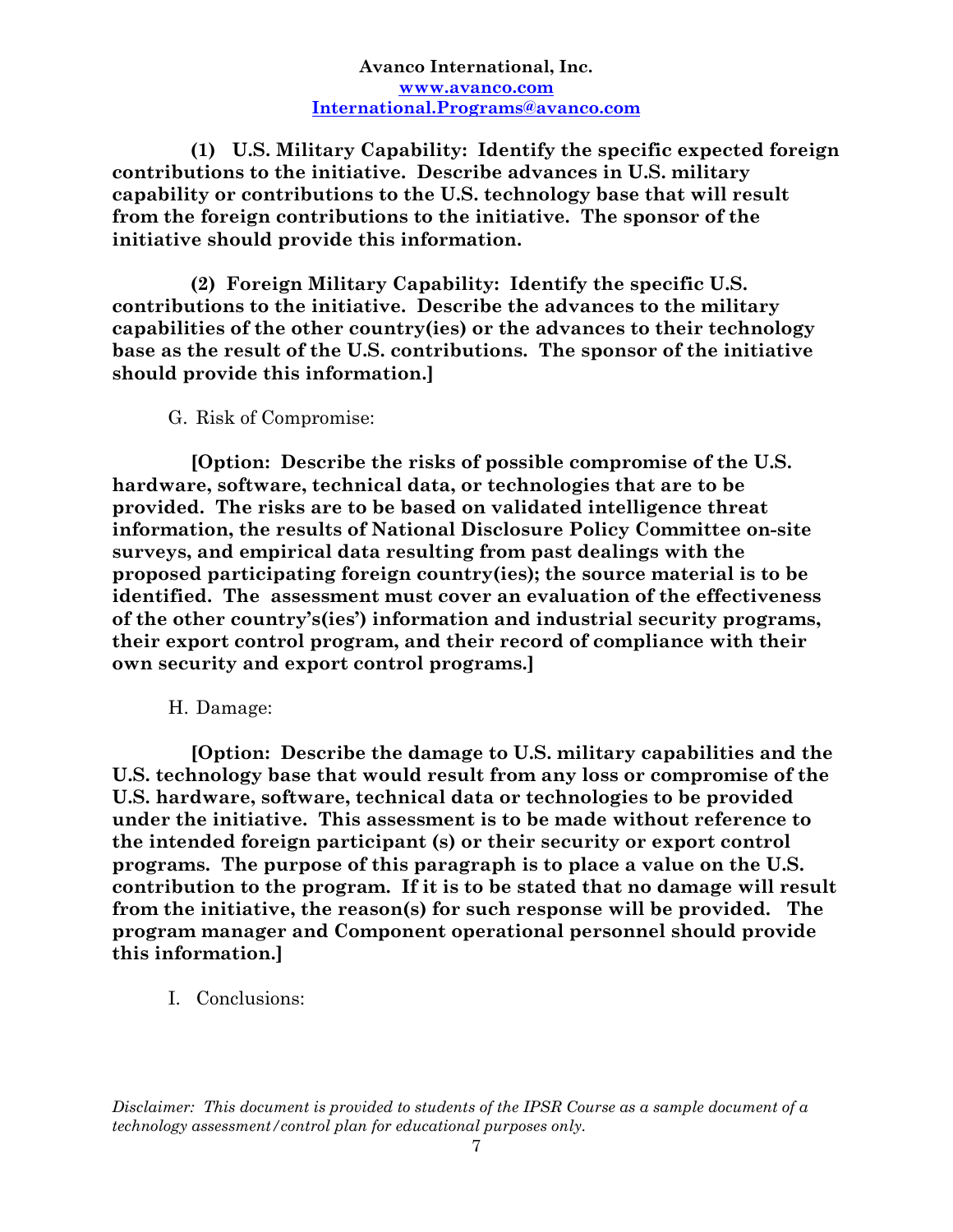**[ Option: Drawing on the responses in subparagraphs A through H, above, summarize the hardware, software, technical data, and/or technology to be provided for the type initiative that is to be pursued (as described in Sections 1 and 2, above) and the impact of permitting foreign involvement or access to the hardware, software, technical data, or technology. The description must summarize both the advantages and disadvantages of the foreign involvement or access, taking into consideration the risks and damage described in subparagraphs G and H, above. This summary must support the security and control measures described in the Control Plan in Section IV, below.]** 

#### IV. CONTROL PLAN

A. Hardware and/or Information to be Released:

**[Option: Describe the specific hardware, software, technical data, and/or technologies recommended for release. If any items are to be released in modified form, so specify.]** 

B. Phased Releases:

**[Option: Describe specific hardware, software, technical data, or technologies (as listed in subparagraph A, above), to be released pursuant to the phases described in Section 2, above.]** 

C. Restricted Releases:

**[Option: Describe specific hardware, software, technical data, or technologies specifically excluded from release. These items may be reevaluated at specified decision points in the initiative; procedures for such re-evaluations should be described.]** 

D. Release Procedures:

**[Option: Describe the procedures for releasing/transferring hardware, software, technical data, and technologies. The procedures must identify the transfer channels, marking, packaging, points of contact and receipts, and must be consistent with DoD 5200.1-R and, for contractors, the National Industrial Security Operating Manual (NISPOM). If a Program Security Instruction (PSI) is to be prepared, the details may be deferred to that document. The procedures must cover procedures for**